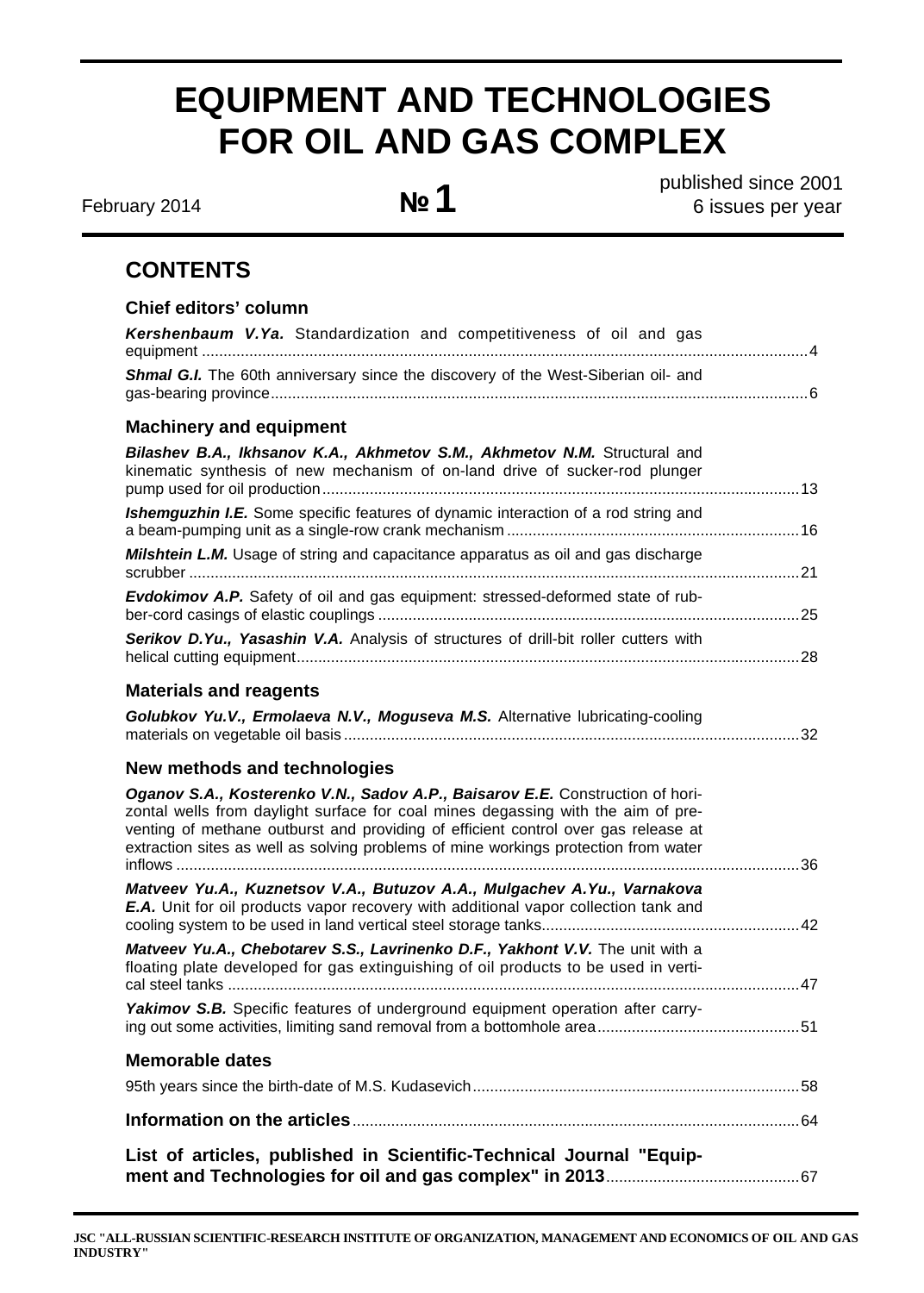#### **THE 60th ANNIVERSARY SINCE THE DISCOVERY OF THE WEST SIBERIAN OIL AND GAS BEARING PROVINCE**

#### **Gennady Iosifovich Shmal**

#### **Union of Oil and Gas Industrialists**

9, Degtyarny pereulok, 125009, Moscow, Russian Federation. Phone: 8 (495) 411-70-87.

E-mail: Shmal.oil@mail.ru

The article is dedicated to the 60th anniversary since the discovery of the West Siberian oil and gas bearing province. The history of discovery and development of oil and gas fields possessing unique oil and gas reserves that provided creation of powerful raw hydrocarbons base, industrial, scientific, technical and employees potential is described in brief.

Development of such oil and gas fields is connected with difficulties overcoming of which could have been possible thanks to selfless work and experience of specialists engaged in all branches of the industry. The role and merits of discoverers, organizers, senior managers, scientists as well as Komsomol-youth teams in creation of a big national economic complex are stressed. Problems, which arise in development of the West Siberian complex at the contemporary stage as well as all possible ways of their solution are shown.

**Key words:** the West Siberian oil and gas complex; raw hydrocarbons base; efficiency; production; construction; personnel potential.

#### **STRUCTURAL AND KINEMATIC SYNTHESIS OF NEW MECHANISM OF ON-LAND DRIVE OF SUCKER-ROD PLUNGER PUMP USED FOR OIL PRODUCTION**

**Bauyrzhan Akimzhanovich Bilashev, Kairbek Aitzhanovich Ikhsanov, Sairanbek Makhsutovich Akhmetov,** 

#### **West Kazakhstan Engineering and Humanitarian University – WKEHU**

208, Dostyk prosp., 090000, Uralsk, Republic of Kazakhstan. Phone/fax: 8 (7112) 54-27-17. E-mail: bilashev@mail.ru, ikhsanov\_k@mail.ru, axmetov\_aing@mail.ru;

#### **Nurken Makhsutovich Akhmetov**

**Atyrau Institute of Oil and Gas – AING**  1, Azattyk prosp., 060002, Atyrau, Republic of Kazakhstan. Phone/fax: (7122) 36-54-09. E-mail: Аhmetov\_n.m@mail.ru

Possibility of use of the 3d class six-link mechanism as onland drive of plunger pumps for oil extraction is considered. To solve the problem the author of the present article suggests to carry out structural and kinematic synthesis of the mechanism and gives some technique of its implementation. This served the basis for scientific justification of some new technical solution, which allows applying of such mechanisms in pumps drives.

**Key words:** sucker-rod plunger pumps; on-land drive; mechanism; driving group; rigid contour.

# **SOME SPECIFIC FEATURES OF DYNAMIC INTERAC-TION OF A ROD STRING AND A BEAM-PUMPING UNIT AS A SINGLE-ROW CRANK MECHANISM**

#### **Igor Eugenievich Ishemguzhin**

#### **Ufa State Oil Technical University (UGNTU)**

1, Kosmonavtov str., 450062, Ufa, Republic of Bashkortostan, Russian Federation. Phone: 8 (3472) 43-15-73; факс: (3472) 60-57-31. E-mail: ishemguzhin@yandex.ru

The existing designs of beam-pumping units do not provide balancing of inertia forces by crank counterweights. Complex kinematic schemes of balancing of the second order inertia forces are not widely spread. Dispersion of inertia forces and change of resistance forces, when moving of a rod string, increase dynamic loads on a beam-pumping unit. Such phenomena are observed in complex-profile wells, when significant axial forces and pressing forces at the tubing contact points and rods can cause dry friction. The same phenomenon can be observed in case of presence of a large number of solids at contact points and when pumping of viscous oil. Sharp disagreement between horsehead and rod string movements is observed, impact loads leading to a beam-pumping unit deformation and rod strings increased failures are quite possible. Non-damaging operational modes are recommended for directional wells of complicated profile.

**Key words:** beam-pumping unit; rod string; crank mechanism; reducer; inertial forces of the second order; friction fluctuations; relaxation oscillations.

#### **USAGE OF STRING AND CAPACITANCE APPARATUS AS OIL AND GAS DISCHARGE SCRUBBER**

#### **Leonid Markovich Milshtein**

Е-mail: mleonmark@gmail.com

The article is devoted to updating parameters of oil and gas discharge scrubbers. String separators at the final stage of separation can work on gravitational and string modes. In case of transition from gravitational mode to a string one, liquid specific carry-over by gas decreases from 2 to  $0,\overline{1}$  mzh<sup>3</sup>/nmg<sup>3</sup>. Transition to a string mode takes place in case of achieving gas velocity factor of 5 nmg/sec near a string mist separator. Less expensive capacitive device should be used at the final stage and at sufficiently low flow rate of gas when it is possible to provide gas factor velocity of 0,2 nmg/sec in a gas (gravity) zone of liquid fall in a separator.

**Key words:** updating; parameter; discharge scrubber; string mode; gravitational mode; carry-over; liquid; factor, velocity, gas; zone.

### **SAFETY OF OIL AND GAS EQUIPMENT: STRSSED-DEFORMED STATE OF RUBBER-CORD CASINGS OF ELASTIC COUPLINGS**

#### **Alexey Petrovich Evdokimov**

#### **I. Gubkin Russian State University of Oil and Gas, Chair of Technical Mechanics**

65, Leninsky prosp., 119991, Moscow, Russian Federation. E-mail: a\_evdo@mail.ru

The paper presents results of computing of stressed-deformed state of rubber-cord casing by means of applying ANSYS software. The most stressed sectors of rubber-cord casing are revealed. Computing results are proved by experiments.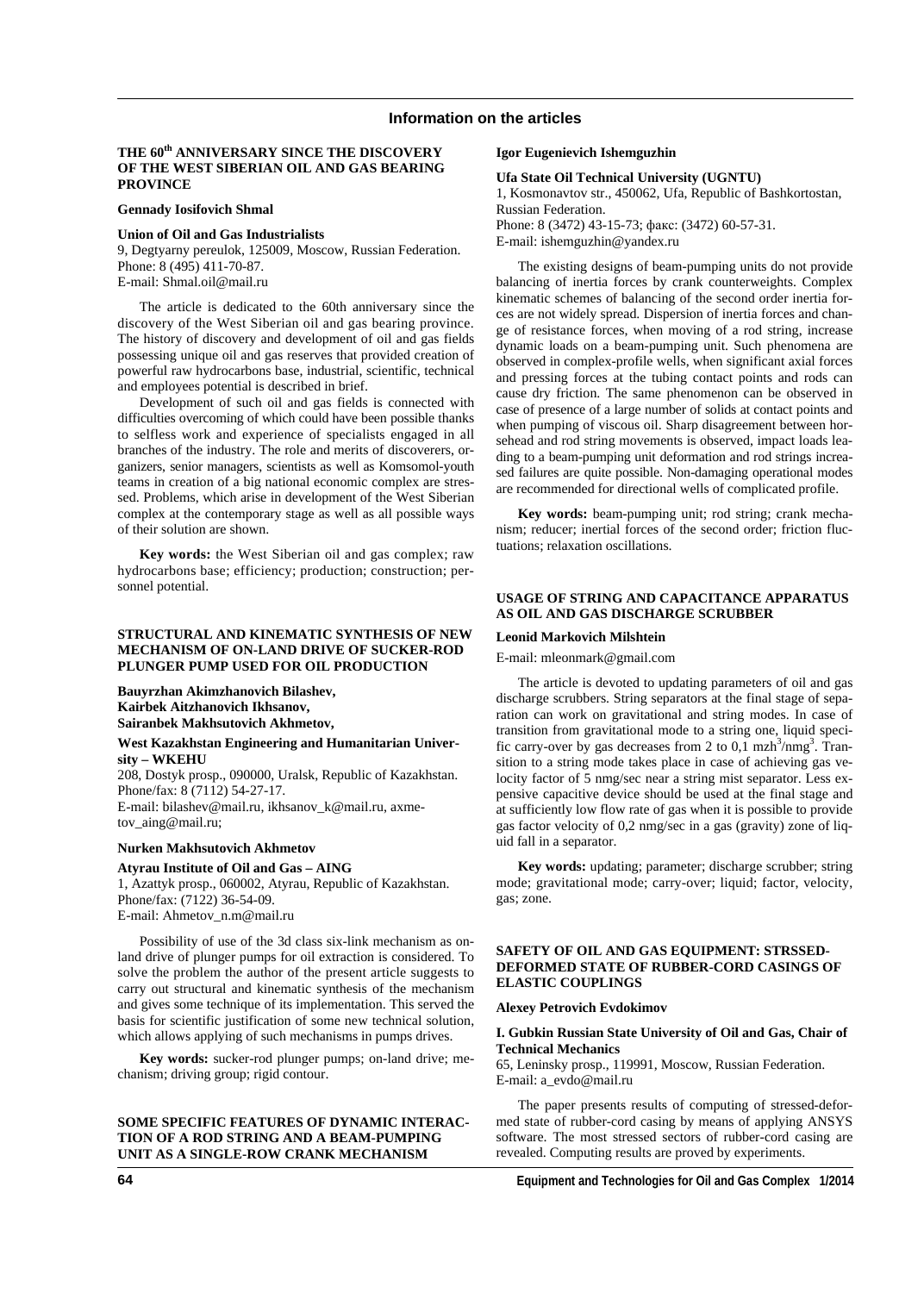**Key words:** safety; oil and gas equipment; elastic casings; emergency situations; computing experiment.

### **ANALYSIS OF STRUCTURES OF DRILL-BIT ROLLER CUTTERS WITH HELICAL CUTTING EQUIPMENT**

#### **Dmitry Yurievich Serikov, Vitaly Anatolievich Yasashin**

#### **I. Gubkin Russian State University of Oil and Gas**

65, Leninsky prosp., 119991, Moscow, Russian Federation. Phone/fax: (915) 372-77-79. E-mail: serrico@rambler.ru

The analysis of existing designs of drill-bit roller cutters with helical cutting devices is performed. The operational principles of the most interesting design solutions are described. The advantages of previously developed helical gear devices as compared with the standard spur-type equipment of drill-bit roller cutters are substantiated. Some disadvantages of both the designs and manufacturing technologies of the existing drilling tools with helical devices are identified. The most rational technical solutions used in the design of cone drill-bit roller cutters with helical devices that allow improving of drilling tools reliability as well as effective influencing on drilling basic parameters are determined. The analysis of designs of the most illustrative specimen of drill-bit roller cutters with helical devices, conducted in the paper, allowed making the conclusion that usage of this type of the equipment is highly prospective, but at present there exists no structures, maximally revealing the potential of this type of the equipment.

**Key words:** drill bit roller cutter; helical equipment; drilling tools.

## **ALTERNATIVE LUBRICATING-COOLING MATERI-ALS ON VEGETABLE OIL BASIS**

**Yury Vasilievich Golubkov, Natalia Vadimovna Ermolaeva, Maria Sergeevna Moguseva** 

#### **"STANKIN" State Technological University**

3A, Vadkovsky pereulok, 127994, Moscow, Russian Federation. Phone: 8 (499) 973-30-66. E-mail: ermolaeva\_n\_v@mail.ru

Chromatography-mass-spectrometry method was applied for studying molecular composition of "Sloboda"-brand sunflower oil. Nontoxic oxygen-containing substances were found in it in the amount of 1...6 µg/g. Crown-ethers (crown-compounds), identified in sunflower oil, are macro-hetero-cyclic compounds containing in their cycles of more than 11 atoms, four of which are at least hetero-atoms, interconnected by ethylene bridges. Comparison of the oil molecular composition with the composition of industrial oil of I-20A (И-20A) brand is carried out. The latter contains highly-toxic sulfur-containing organic compounds in the amount of  $0.2...10$  ug/g, out of which thioproperazine is considered the most dangerous one. The detected sulfur-containing components of industrial oils cause equipment corrosion. It is experimentally proved that from an environmental point of view sunflower oil can serve as an alternative to petroleum oils and lubricating-cooling fluids.

**Key words:** sunflower oil; oil lubricating-cooling liquids; environment protection.

# **CONSTRUCTION OF HORIZONTAL WELLS FROM DAYLIGHT SURFACE FOR COAL MINES DEGASSING WITH THE AIM OF PREVENTING OF METHANE OUTBURST AND PROVIDING OF EFFICIENT CON-TROL OVER GAS RELEASE AT EXTRACTION SITES AS WELL AS SOLVING PROBLEMS OF MINE WORK-INGS PROTECTION FROM WATER INFLOWS**

Sergey Avanesovich Oganov,<sup>1</sup> **Viktor Nikolaevich Kosterenko,<sup>2</sup> Anatoly Petrovich Sadov,3 Ele Elderkhanovich Baisarov**<sup>1</sup>

# **JSC "VNIIOENG" 1**

14/2, Nametkin str., 117420, Moscow, Russian Federation. Е-mail: vniioeng@ mcn.ru;

# **JSC "Siberian Coal Energy Company" (SUEK)<sup>2</sup>**

29, Serebryanicheskaya naberezhnaya, 109028, Moscow, Russian Federation. Phone: 8 (495) 795-25-38.

Е-mail: kosterenkovn@suek.ru;

**JSC "Siberian Coal Energy Company-Kuzbass" (SUEK) 3** 1, Vasiliev str., 652507, Leninsk-Kuznetsk-city, Kemerovsky region, Russian Federation. Е-mail: SadovAP@suek.ru

Coal mines degassing is one of the principal means of preventing accidents such as sudden release of methane, provision of miners' safe work. Up to now the method of vertical wells construction from the daylight surface was widely popular among the activities related to advance coal seam degasification. However, operational experience shows that this method is ineffective. The problem is proposed to be solved by using the method of horizontal wells construction, widely applied in the Russian Federation and abroad.

Some technical and technological solutions on application of the method of horizontal wells construction from the daylight surface for degassing of Lava 24-57 of S. Kirov Boldyrevsky mine (Kuzbass) coal bed are developed. Wells construction is envisaged to be performed by using innovative technique, namely, mobile "MNBU" drilling rigs (Germany), "SANDVIK" (Australia), depending on the expected tensile loads on a drill rig. Taking into account drill rigs' structural features, two- or three-well degassing systems, including one water-reducing well and one or two horizontal degassing wells are proposed. Project profiles of a well structure at a drill rig angle of lean equaling to 30 and 45° are developed for degassing wells. The formulas for determining the limits of a horizontal wellbore length, depending on a drill rig capacity, parameters of a well profile, convenient for practical usage, are derived.

**Key words:** degassing; methane; horizontal drilling; mobile drilling rig; well system; well profile; design; water-reducing; mast; working capacity.

### **UNIT FOR OIL PRODUCTS VAPOR RECOVERY WITH ADDITIONAL VAPOR COLLECTION TANK AND COOLING SYSTEM TO BE USED IN LAND VERTICAL STEEL STORAGE TANKS**

**The RF patent of utility model** 

**Yury Alexeevich Matveev, Vladimir Alexeevich Kuznetsov, Alexei Alexandrovich Butuzov, Andrey Yurievich Mulgachev,**